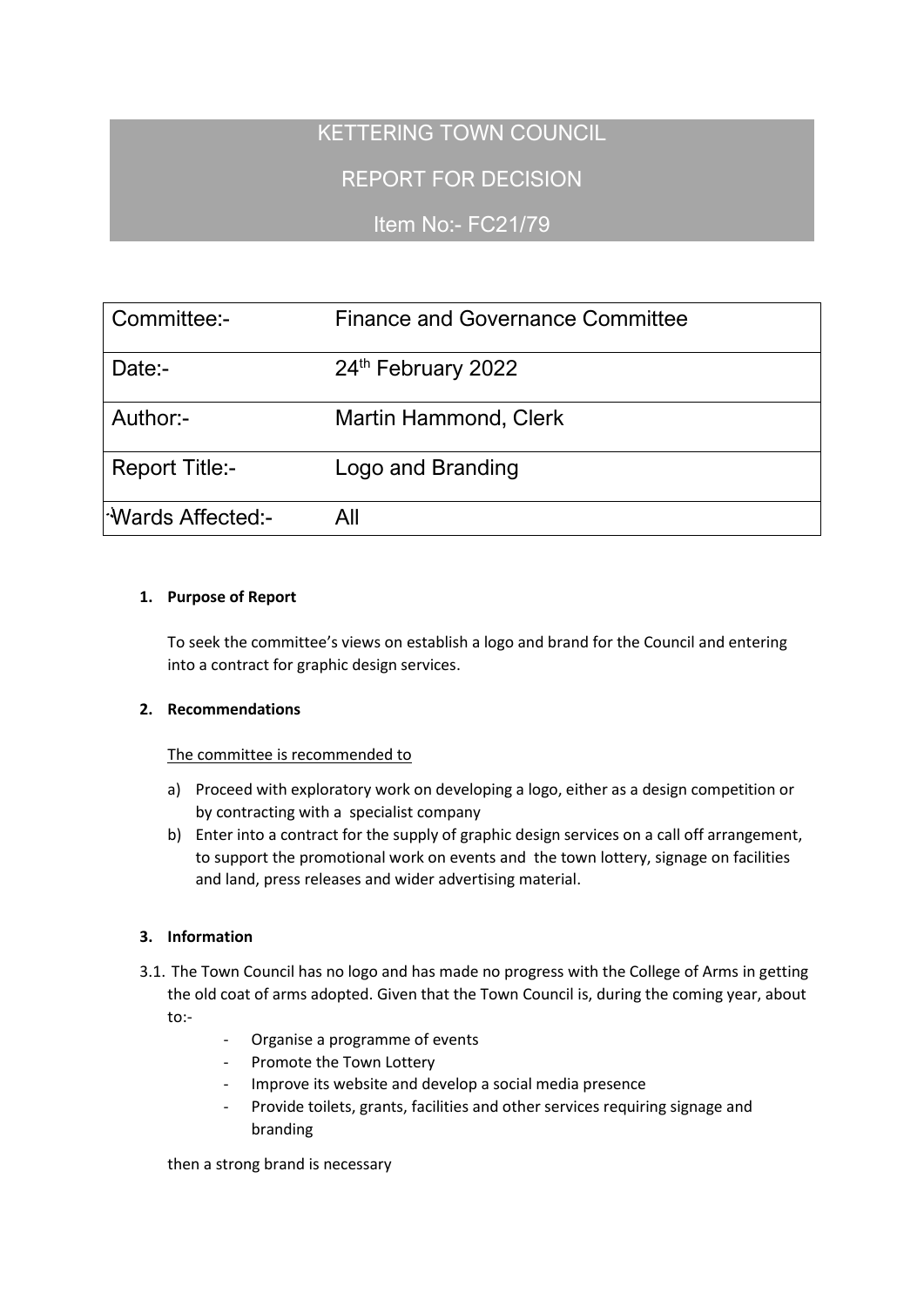3.2. The old (1936-74) coat of arms is here;-



It could be possible to take elements of the shield and produce a more modern design for a logo. This could be achieved either

- Through a competition for example using design students at Tresham
- Employing a professional designer to produce a design

Alternatively, a completely fresh design could be sought picking up notable aspects of Kettering Town.

Other decisions – colour palette – the shield above features gold, blue and black; are these the appropriate range?

Latin motto – do we wish to retain this – it has been continually in use by both predecessor councils since 1936?

- 3.3.The Council will also have an increasing need for graphic design services to produce posters, leaflets, flyers, website material and signage to advertise events, services and facilities, including the Town Lottery. To date, this has been done on a piece meal basis using the services provided by publications where adverts have been placed. It would be possible to continue using this approach, but it is difficult to tell if it is value for money, or instead seeking quotations on each occasion, which is time consuming given the likely value of each order, and again, not necessarily value for money.
- 3.4.It is possible to set up an arrangement with one provider, themselves chosen by competitive quotation, on the basis of price and quality, and use them on a call off basis for each order.